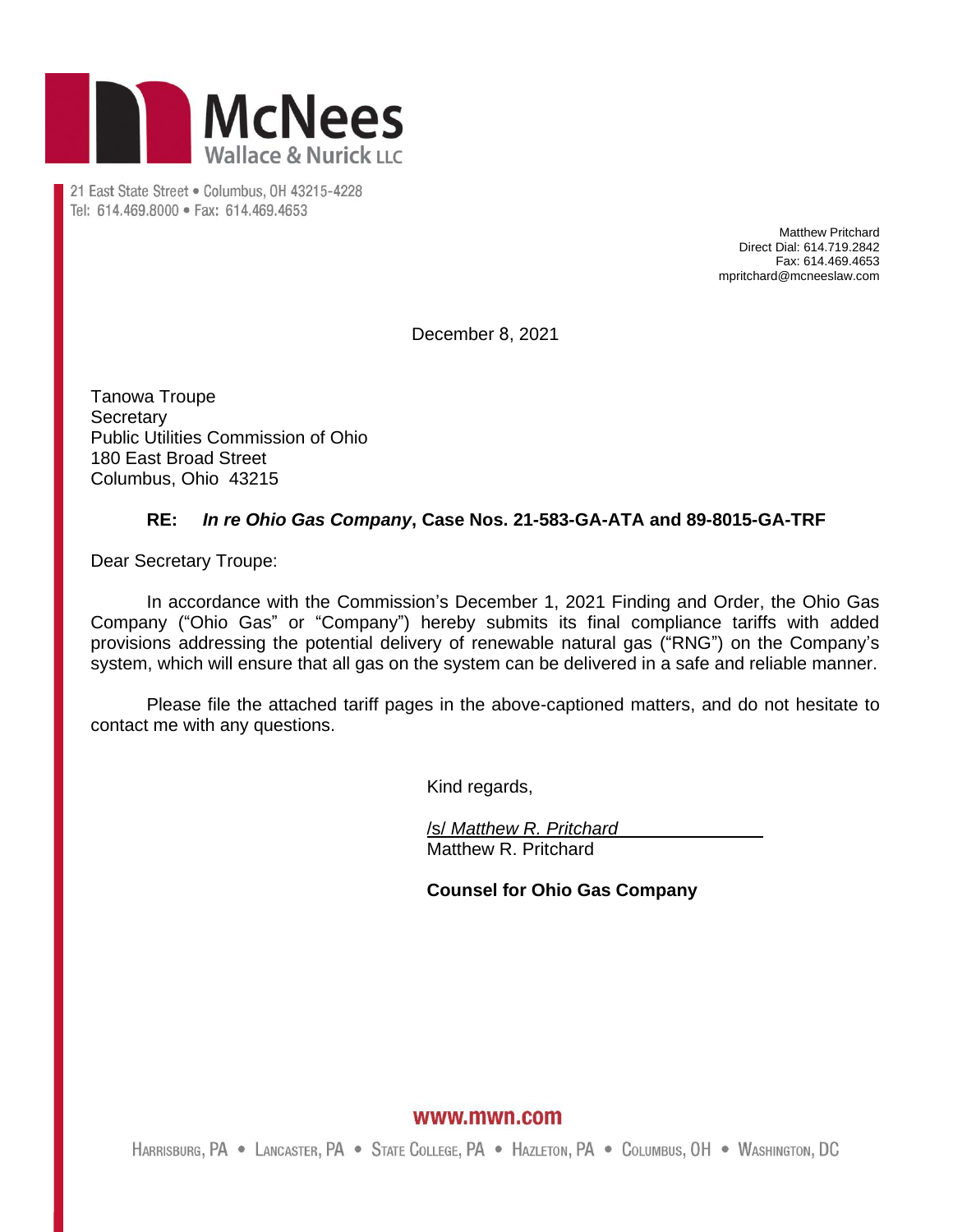# Tariff for Gas Service

# **SERVICE QUALITY RULES AND REGULATIONS**

## **HEATING CONTENT OF GAS**

Pursuant to Section 4933.06, Revised Code, and except as otherwise provided in arrangements approved under Section 4905.31, Revised Code, gas delivered to Customers shall have a heating value of not less than nine hundred (900) Btu per cubic foot when measured in the laboratory by direct heat release or by chemical composition, according to the procedures of the American Society for Testing and Materials or other recognized analytical methods in effect on the effective date of this section. The gas delivered by the Company to Customers may have a heating value that exceeds nine hundred (900) Btu per cubic foot.

#### **DELIVERY OF GAS**

Gas may be delivered by or on behalf of a Customer for the consumption of the Company's Customers through interstate pipelines as well as through local points of delivery. Any entity seeking to deliver gas at a point of receipt other than an interstate pipeline shall apply to Ohio Gas for permission to deliver gas locally. An applicant seeking approval for local delivery shall agree to bear the cost of any studies or analyses the Company deems necessary, in its sole judgment, to ensure that such local delivery of gas will occur in a safe, efficient, and reliable manner that will not negatively affect the Company's provision of service to its Customers. The local deliverer shall also bear all expenses the Company identifies as necessary to ensure the safe, reliable, and efficient operation of the Company's system, which may include, but is not limited to shutoffs, pressure regulators, and meter equipment.

The deliverer of local gas may be a Customer of the Company but is not required to be a Customer, so long as the end-use consumer of the local gas delivery is a Transportation Customer of the Company. The deliverer of the local gas must sign an interconnection agreement with the Company, and further agree to abide by all applicable statutory requirements, Commission regulations, and provisions of the Company's tariff prior to delivering any gas locally to the Company.

Issued: December 8, 2021 Effective: December 8, 2021

Filed Under Authority of Case No. 21-583-GA-ATA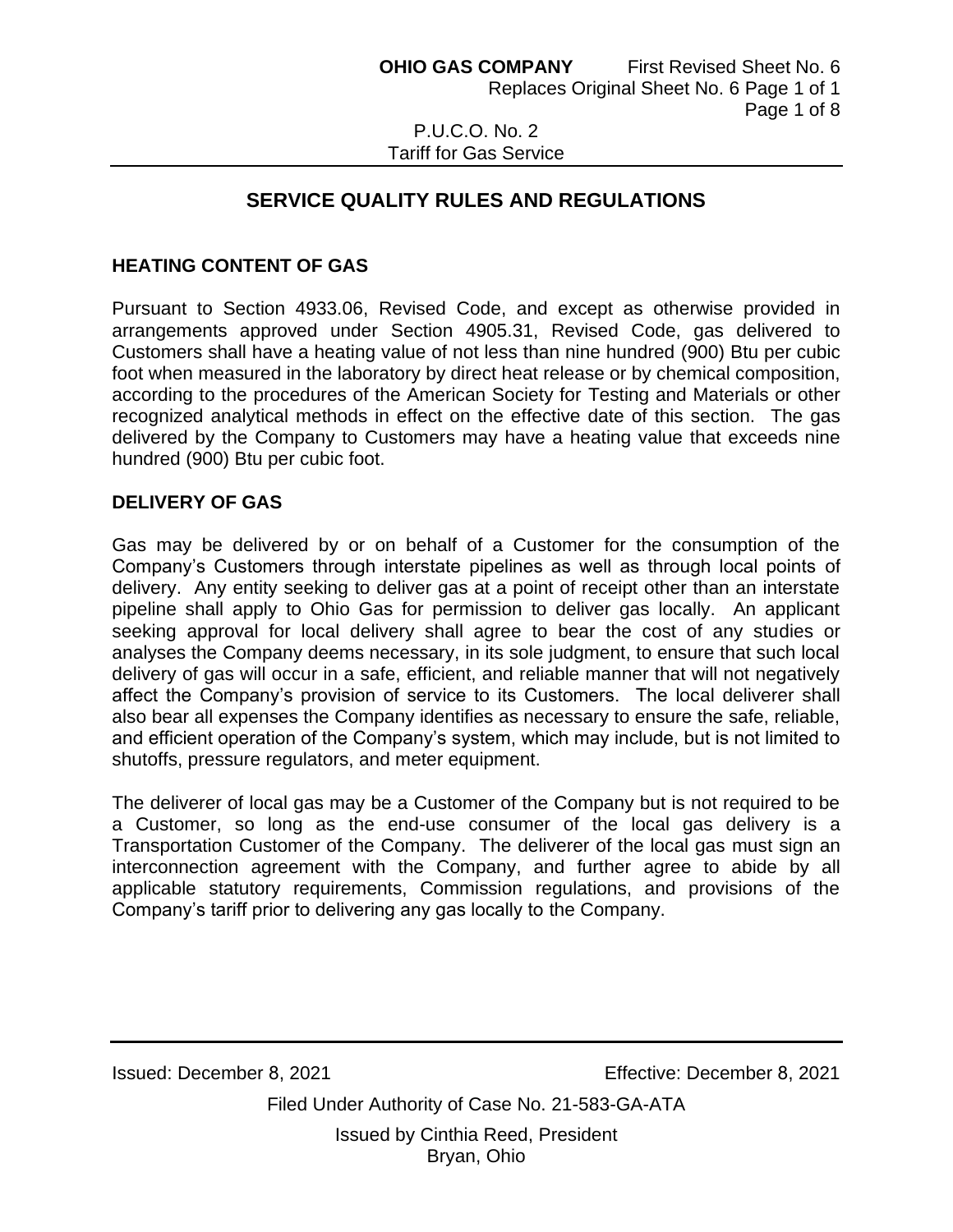The Company has no obligation to purchase locally delivered gas from an applicant seeking to deliver gas locally, nor does the Company have any obligation to otherwise arrange for the purchase of locally delivered gas.

## **QUALITY OF GAS**

Gas delivered by or on behalf of a Customer to Company at point(s) of receipt other than an interstate pipeline (*i.e.* "locally delivered gas") shall be commercially free from oil, water, air, salt, dust, gum, gum-forming constituents, harmful or noxious vapors, or other solid or liquid matter which might interfere with its merchantability or cause to or interfere with proper operation of the lines, regulators, meters, and other equipment of the Company or its Customers. This provision applies to Renewable Natural Gas as well as any other gas or natural gas delivered locally to the Company's system.

The applicant seeking to deliver gas locally shall bear the costs of testing to ensure compliance with the Company's Quality of Gas standards.

To assure that the gas delivered to Company by Customer, or on behalf of a Customer, for a Customer(s) consumption conforms to the quality specifications of this Section, the locally delivered gas shall be analyzed at the point(s) of receipt from time-to-time as Company deems necessary. The gas delivered shall conform to the following gas quality specifications:

Issued: December 8, 2021 Effective: December 8, 2021

Filed Under Authority of Case No. 21-583-GA-ATA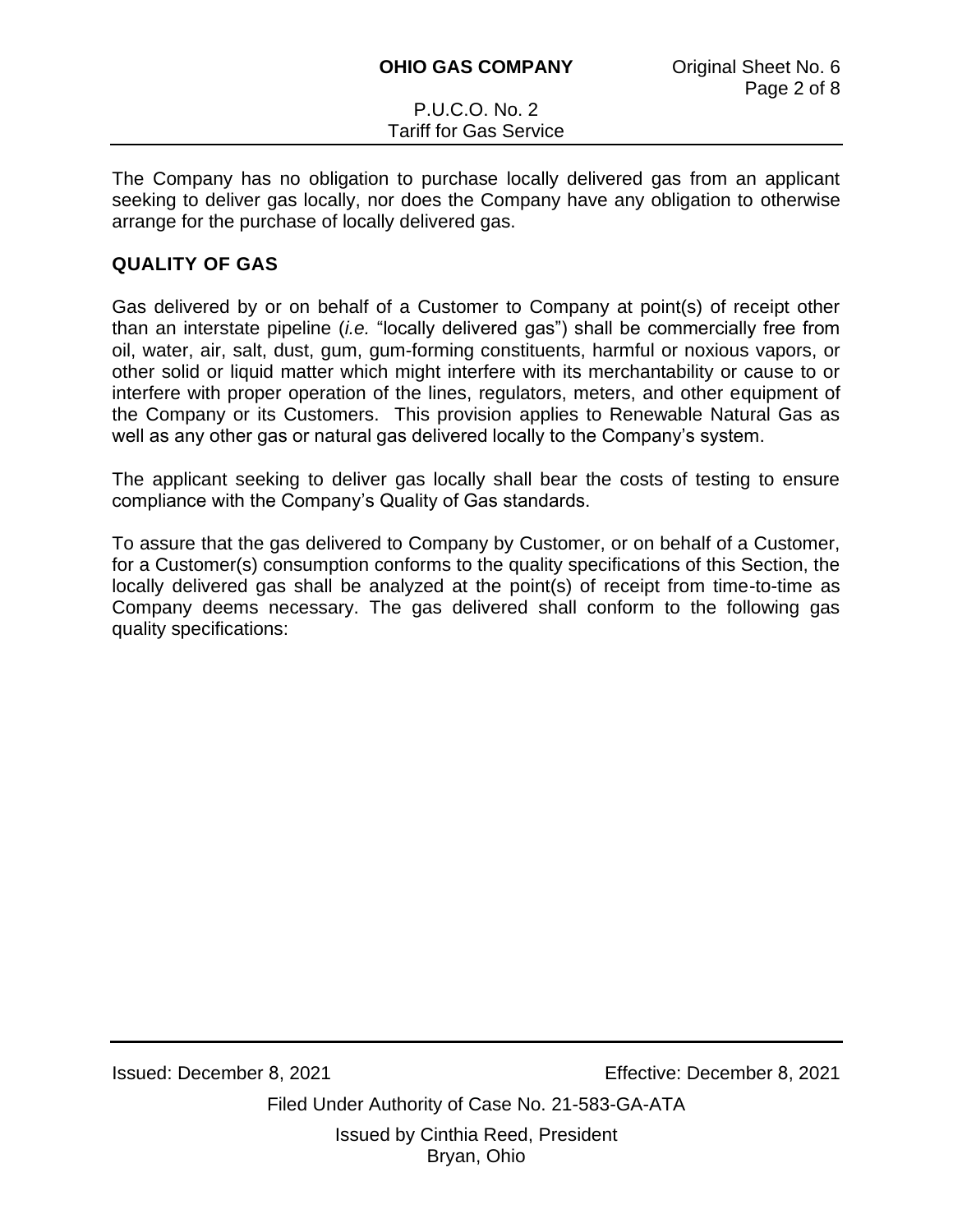## **OHIO GAS COMPANY Original Sheet No. 6**

## P.U.C.O. No. 2 Tariff for Gas Service

| <b>Gas Quality Parameter Specification</b>                                                                         | Low                                             | High |
|--------------------------------------------------------------------------------------------------------------------|-------------------------------------------------|------|
| Heat Content (Btu/scf) <sup>2</sup>                                                                                | 967                                             | 1110 |
| Wobbe Number (+/- 4% from historical average gas, which is 1341 - 1383)                                            | 1287                                            | 1400 |
| Water Vapor Content (Ibs./MM scf)                                                                                  |                                                 | < 7  |
| Product Gas Mercaptans (ppmv, does not include gas odorants)                                                       |                                                 | < 1  |
| Hydrocarbon Dew Point, (°F) CHDP                                                                                   |                                                 | 15   |
| Hydrogen Sulfide (grain/100 scf)                                                                                   |                                                 | 0.25 |
| Total Sulfur (grain/100 scf)                                                                                       |                                                 | 20   |
| Total Diluent Gases including the following individual constituent limits:                                         |                                                 | 5%   |
| Carbon Dioxide (CO2) 2% max                                                                                        |                                                 |      |
| Nitrogen (N) 4% max                                                                                                |                                                 |      |
| Oxygen (O <sub>2</sub> ) 1% max                                                                                    |                                                 |      |
| Hydrogen                                                                                                           |                                                 | 0.3% |
| Total Bacteria <sup>3</sup> (If no filter installed, then limit is 6.4x10 <sup>7</sup> per 100 scf total bacteria) | Comm Free $(≤ 0.2$ microns)                     |      |
| Mercury                                                                                                            | Comm Free (< $0.06 \mu/m^3$ )                   |      |
| Other Volatile Metals (Lead)                                                                                       | Comm Free (< 213 $\mu$ /m <sup>3</sup> )        |      |
| Siloxanes as Octamethylcyclotetrasiloxane <sup>4</sup>                                                             | Comm Free $\left(-2.5 \text{ mg Si/m}^3\right)$ |      |
| Ammonia                                                                                                            | Comm Free (< 10 ppmv)                           |      |

| <b>Gas Quality Parameter Specification</b>            | Low                                                                                                                   | High                   |  |
|-------------------------------------------------------|-----------------------------------------------------------------------------------------------------------------------|------------------------|--|
| Non-Halogenated Semi-Volatile and Volatile Compounds  |                                                                                                                       | Comm Free (< 500 ppmv) |  |
| Halocarbons (total measured halocarbons) <sup>5</sup> |                                                                                                                       | $<$ 3 ppm $v$          |  |
| Aldehyde/Ketones                                      | Aldehydes/Ketones must be at a<br>level that does not unreasonably<br>interfere with odorization of<br>Company's gas. |                        |  |
| <b>PCBs/Pesticides</b>                                |                                                                                                                       | Comm Free $(< 1$ ppbv) |  |

- 1. For purposes of this Tariff, "Commercially Free" is defined as "Not Detectable" relative to typical pipeline gas flowing at the interconnect location that results in the locally delivered gas being compositionally equivalent to flowing supplies. The analytical method, associated detection threshold and testing facility shall be determined by the Company. Periodic testing will be required where potential Constituents of Concern are reasonably expected.
- 2. Higher Heating Value is dry, @ 14.73 pounds per square inch absolute ("psia") 60 degrees F.
- 3. An acceptable alternative to Total Bacteria testing would be to include installation of a 0.2-micron particulate filter, coupled with appropriate filter maintenance practices. Initial start-up testing may include filter effectiveness analysis. The deliverer of the local gas shall be responsible for

Issued: December 8, 2021 Effective: December 8, 2021

Filed Under Authority of Case No. 21-583-GA-ATA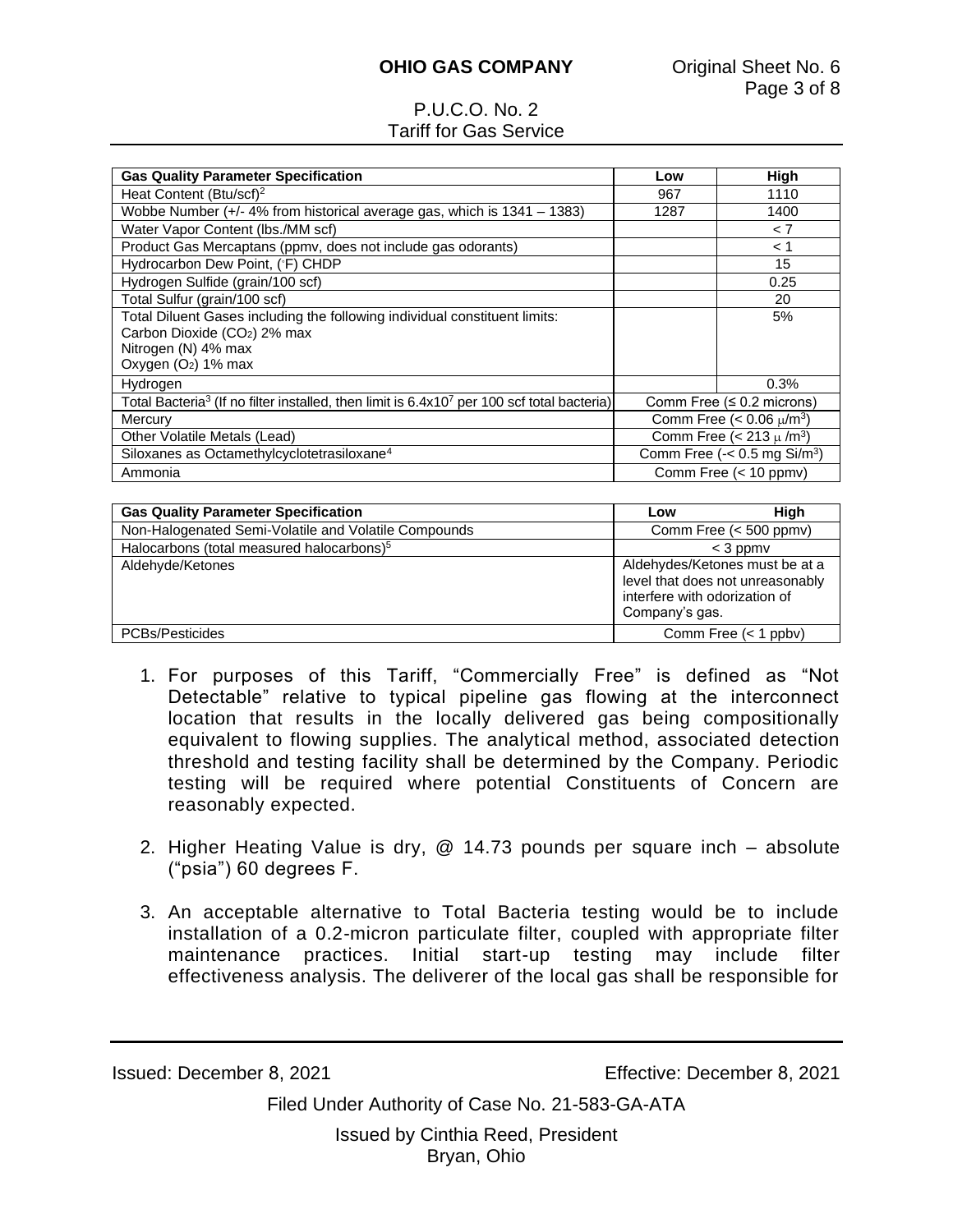all costs associated with acceptable alternatives, including, but not limited to, initial start-up testing.

- 4. Historical testing and data presented in this document include a siloxane detection threshold of <0.5mg  $Si/m<sup>3</sup>$ . Analytical methods have recently been improved resulting in a reduced detection threshold of  $<$ 0.1mg Si/m<sup>3</sup>. Due to specific limitations of certain identified applications within an affected zone of influence, Company and Customer may agree upon a reduced threshold.
- 5. Company may refuse to accept gas containing lower levels of halocarbons if Company reasonably determines that such gas is causing harm to its facilities or the gas-burning equipment of its Customers, or is adversely affecting the operation of such facilities. In addition, Company and the local deliverer of gas may agree upon a different specification for halocarbons, provided that (1) the local deliverer of gas has delivered gas locally to Company for a period of at least five years prior to the effective date of this tariff section, and (2) Customer has demonstrated, to the reasonable satisfaction of Company, that the gas meeting the agreed-upon specification will not adversely affect (a) the quality of public utility service provided by Company; (b) the operation of Company's equipment; or (c) the operation of the gas-burning equipment of Company's customers.

As used in the foregoing tables, "Btu" means British thermal unit; "scf" means standard cubic foot; "MM" means one million; "CHDP" means cricondentherm hydrocarbon dew point; "ppmv" means parts per million by volume; and "ppbv" means parts per billion by volume. As used herein, "RNG" or "Renewable Natural Gas" means gas, consistently primarily of methane, which (1) is derived from biogas produced by landfills, animal farms, wastewater treatment plans, or other sources, and (2) is subsequently processed by removing carbon dioxide, nitrogen, and other constituents in order to convert the biogas into pipeline-compatible gaseous fuel.

The Total Heating Value of the locally delivered gas shall be determined by taking samples of the gas at the point(s) of receipt at such reasonable times as may be designated by the Company. The Btu content per cubic foot shall be determined by an accepted type of calorimeter or other suitable instrument for a cubic foot of gas at a temperature of sixty (60) degrees Fahrenheit when saturated with water vapor and at a pressure of 14.73 psia. The initial Btu determination designated by

Issued: December 8, 2021 Effective: December 8, 2021

Filed Under Authority of Case No. 21-583-GA-ATA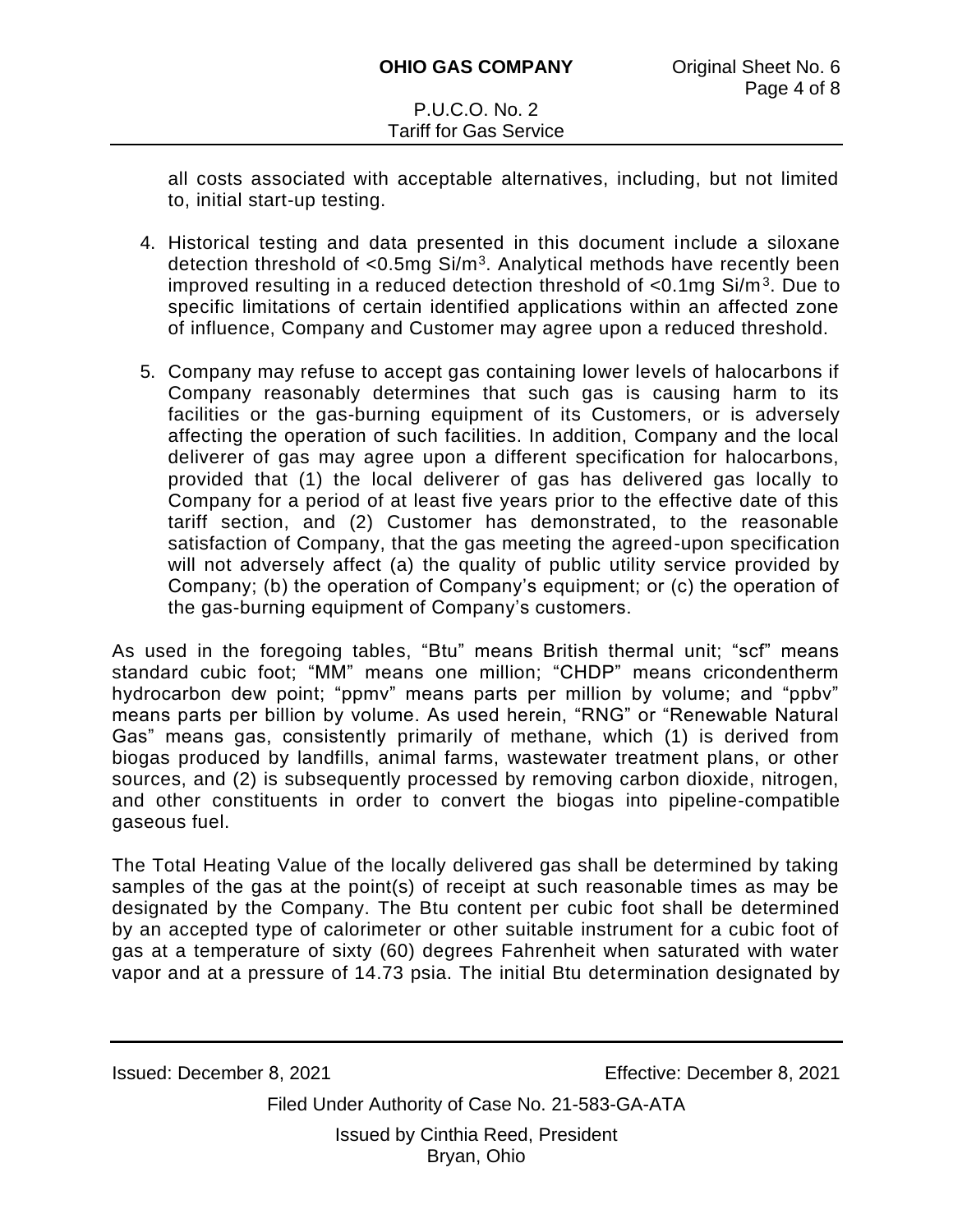the Company shall be made by the Company at its expense. Any additional Btu determinations requested by the deliverer shall be at the deliverer's expense.

The Company may, on a not-unduly discriminatory basis, accept volumes of gas, including renewable natural gas, that fail to meet the quality specifications set forth in this tariff section, if the Company determines that it can do so without adversely affecting (1) system operations; (2) the operation of the Company's equipment; (3) the operation of gas-burning equipment of the Company's other Customers; or (4) the quality of public utility service provided by Company. In deciding whether to accept such volumes of gas, the Company shall consider, without limitation, (1) which specifications are not being met; (2) the sensitivity of Customer equipment and potential impact on such equipment; (3) the deliverer's plan to improve gas quality; (4) the effect on system supply; (5) interchangeability; (6) the anticipated duration of the quality deviation; and (7) the blending ratio between geological natural gas and RNG in the area of the Company's distribution system where RNG is being injected. A request to deviate from the gas quality standards must be made in writing to the Company, and if any studies or analyses need to be conducted to consider the request for deviation, the applicant making such a request shall bear the costs of any such studies or analyses.

The Company shall not be obligated to accept gas which it reasonably believes may adversely affect the standard of public utility service offered by Company, or gas which it reasonably believes may adversely affect the operation of its equipment or the gas-burning equipment of its Customers. If any gas delivered hereunder fails to meet the quality specifications set forth herein, the Company may, at any time, elect to refuse to accept all or any portions of such gas until the local deliverer of gas brings the gas into conformity with such specifications. The Company may also permanently refuse future deliveries of local gas from anyone who materially, or repeatedly, violates these gas quality standards.

Gas delivered locally directly into the Company's facilities shall be at commercial operating pressures sufficient to deliver volumes at regulated pressures at the point(s) of receipt.

## **GAS QUALITY TESTING**

Gas delivered locally to the Company must be continuously monitored, at the deliverer's expense, to ensure it meets the quality specifications. Constituents that

Issued: December 8, 2021 Effective: December 8, 2021

Filed Under Authority of Case No. 21-583-GA-ATA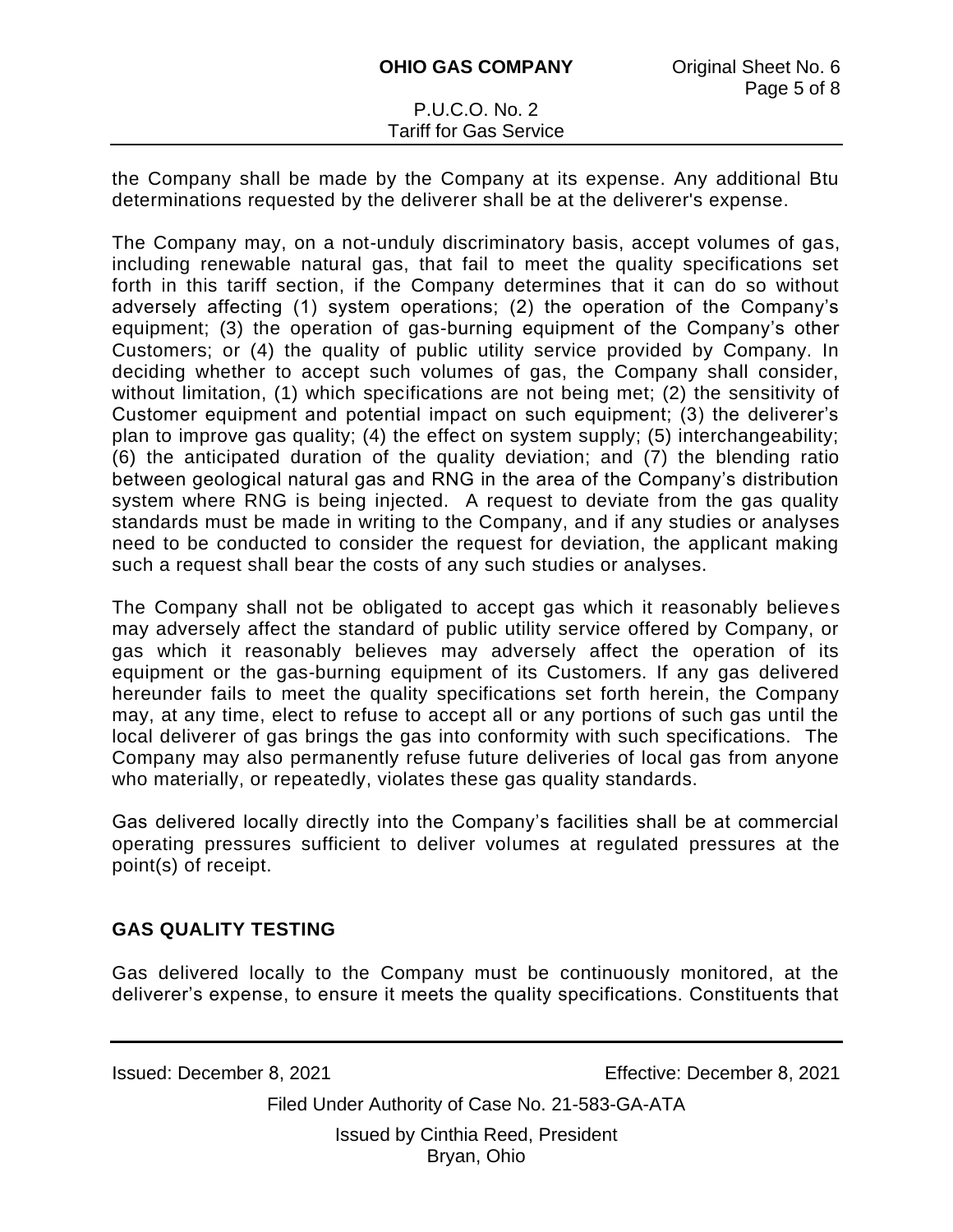are not continuously monitored using currently available technology must be tested in a laboratory once per year at deliverer's expense. If the quality of the gas, based on a laboratory test, does not meet the Gas Quality Standards, the gas must be tested in a laboratory monthly, at the deliverer's expense, until the gas meets the standards for three consecutive months or the deliverer otherwise demonstrates to the Company, in the Company's reasonable discretion, that it has remediated the constituent deficiency. Such tests shall include only the test method or methods that test for the specific standard or standards that were not met, but the Company may consider any results provided by such test method(s). The Company will provide the deliverer with at least three (3) business days' notice of the tests described herein. The Company may, at its option, require deliverer to install automatic shutoff devices, at deliverer's expense, to prevent gas that fails to meet the quality specifications set forth herein from entering Company's pipeline system.

The scope of all gas testing shall follow the parameters below based on the origin of the gas. The parameters for each origin of gas are based on the source of gas and likelihood of a constituent being present in the source gas. The Company has the discretion to test for constituents in addition to what is on the list below, notwithstanding the origin of the gas, if the Company reasonably believes those constituents may be present.

| <b>Gas Quality Parameter</b>                                                                           | <b>Testing</b>      | <b>Origin of Gas</b> |          |                                                   |                                              |
|--------------------------------------------------------------------------------------------------------|---------------------|----------------------|----------|---------------------------------------------------|----------------------------------------------|
|                                                                                                        | Method <sup>2</sup> | Geological           | Landfill | <b>Agricultural</b><br>and Clean<br><b>Energy</b> | <b>Waste-Water</b><br><b>Treatment Plant</b> |
| <b>Heat Content</b>                                                                                    | In-field            | X                    | X        | х                                                 | X                                            |
| Wobbe Number                                                                                           | In-field            | X                    | X        | X                                                 | X                                            |
| Water Vapor Content                                                                                    | In-field            | Χ                    | X        | X                                                 | Χ                                            |
| <b>Product Gas Mercaptans</b>                                                                          | In-field            | X                    | X        | X                                                 | Χ                                            |
| <b>Hydrocarbon Dew Point</b>                                                                           | In-field            | Χ                    | X        | X                                                 | X                                            |
| Hydrogen Sulfide                                                                                       | In-field or Lab     | X                    | X        | X                                                 | X                                            |
| Total Sulfur                                                                                           | In-field or Lab     | X                    | X        | X                                                 | X                                            |
| Total Diluent Gases<br>including: Carbon<br>Dioxide (CO <sub>2</sub> ) Nitrogen<br>$(N)$ Oxygen $(O2)$ | In-field            | X                    | X        | X                                                 | X                                            |
| Hydrogen                                                                                               | Lab                 | X                    | X        | X                                                 | X                                            |
| Total Bacteria                                                                                         | Lab                 | X                    | X        | X                                                 | Χ                                            |
| Mercury                                                                                                | Lab                 |                      | X        |                                                   | X                                            |
| Other Volatile Metals (Lead)                                                                           | Lab                 |                      | X        |                                                   |                                              |
| Siloxanes                                                                                              | Lab                 |                      | X        |                                                   | X                                            |
| Ammonia                                                                                                | Lab                 |                      | X        |                                                   | X                                            |

Issued: December 8, 2021 Effective: December 8, 2021

Filed Under Authority of Case No. 21-583-GA-ATA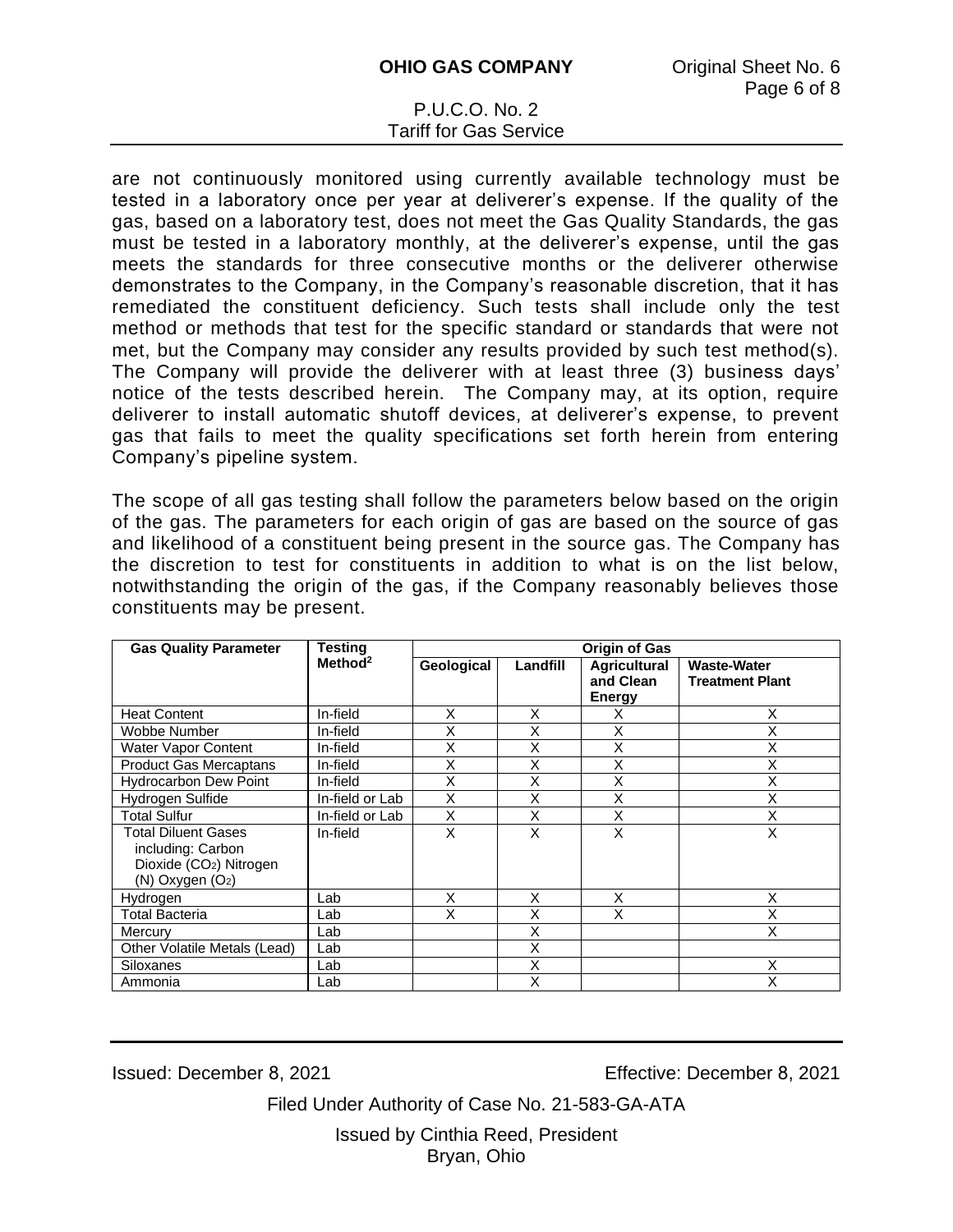| Non-Halogenated Semi-<br>volatile and Volatile | Lab |  |  |
|------------------------------------------------|-----|--|--|
| Halocarbons (total measured<br>halocarbons)    | Lab |  |  |
| Aldehyde/Ketones                               | Lab |  |  |
| PCBs/Pesticides                                | Lab |  |  |

- 1. Constituents to be tested for each category of gas are indicated with an "X."
- 2. Testing method is defined as "In-Field" or "Lab." "In-Field" testing requires the deliverer's use of readily available, continuously testing, industrystandard equipment, which has been reviewed and approved by Company. "Lab" testing requires the deliverer and the Company to coordinate the sampling of gas and sending it to a laboratory for testing and analysis.

## **MEASUREMENT OF GAS DELIVERIES**

When the Company receives a Customer's gas at a point(s) of receipt with an interstate pipeline, all measurements shall be performed in accordance with the terms of the Company's standard practices.

When Company receives a Customer's gas directly into its system, from point(s) of receipt other than those with an interstate pipeline, the Company shall read the meter, furnish, place, and remove all recording charts, and calculate the deliveries at no cost to the deliverer except as provided herein. The deliverer shall pay for the full cost of the meter, which will be owned by the Company.

Should the deliverer challenge the accuracy of the measuring device or devices used, the Company shall test the meter. A representative of deliverer may be present at the test. If the measuring equipment is found to be in error, and the resultant aggregate error in computed deliveries at the recording rate corresponding to the average hourly rate of gas flow for the period since the

preceding test is not more than two percent (2%), then previous deliveries shall be considered accurate, and deliverer shall pay the cost of testing the meter. If, however, any measuring equipment is found to be in error, and the resultant aggregate error in computed deliveries exceeds the two percent (2%) tolerance, the cost of testing the meter shall be borne by the Company. All equipment shall, in any case, be adjusted at the time of testing to record correctly. If a meter test identifies a meter that is not within the tolerances set forth in this paragraph, the

Issued: December 8, 2021 Effective: December 8, 2021

Filed Under Authority of Case No. 21-583-GA-ATA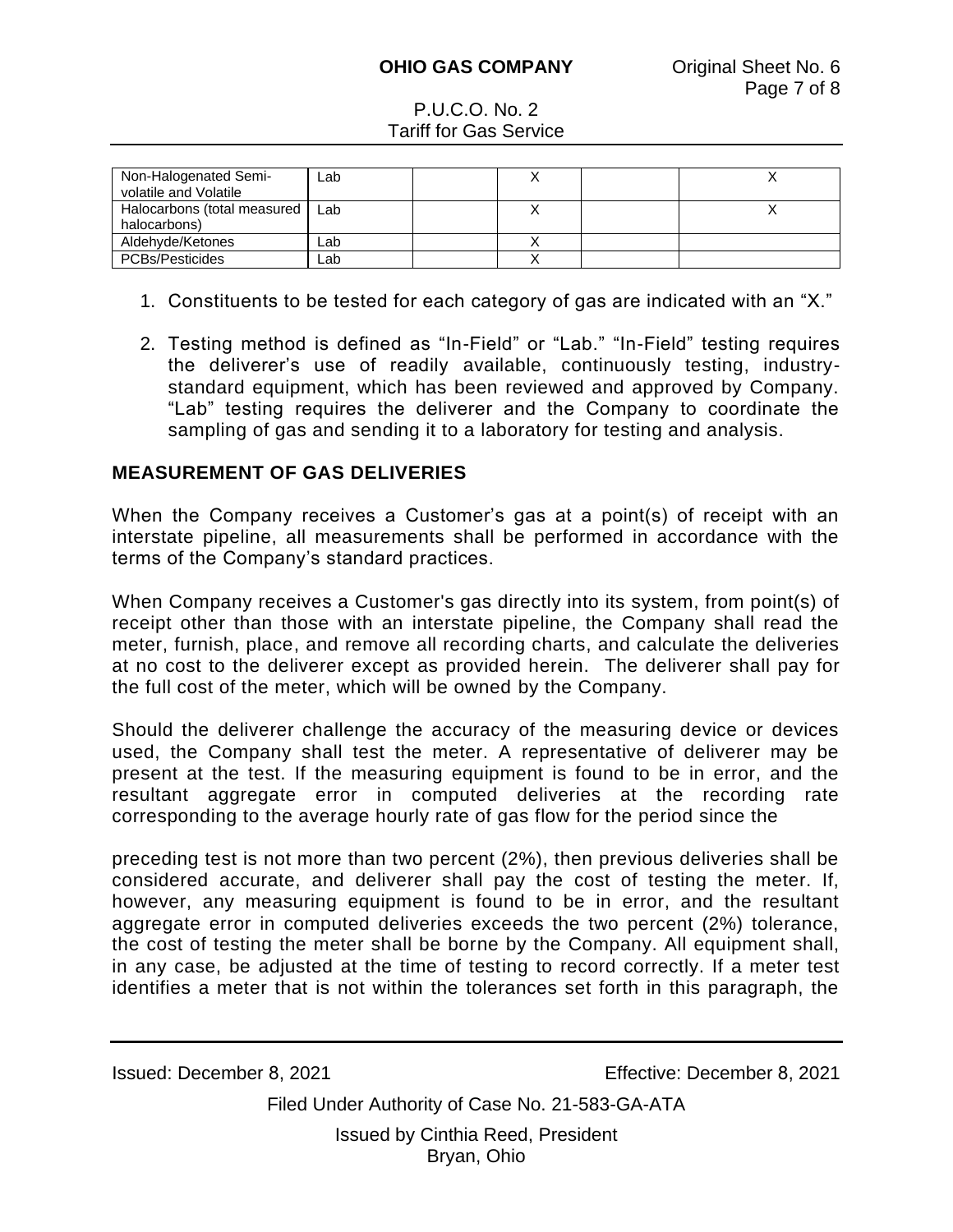Company shall have no obligation to the deliverer of the local gas except with respect to making an estimate of the adjusted volumes for a period not to exceed 30 days prior to the request for the meter test. The Company shall have no financial obligation to the deliverer of the local gas in the event a meter used to measure locally delivered gas is determined to not be within the tolerances set forth in this paragraph. The Company shall have no obligation (financial or otherwise) to any other party whatsoever for any meter associated with measuring locally delivered gas that is not operating within the tolerances set forth in this provision.

Upon written request from the deliverer of the local gas, the Company shall forward copies of meter charts to the deliverer for inspection. The Company shall keep the original meter charts on file for three (3) years after the date of delivery, during which time they will be open for inspection by the deliverer upon prior request.

Issued: December 8, 2021 Effective: December 8, 2021

Filed Under Authority of Case No. 21-583-GA-ATA